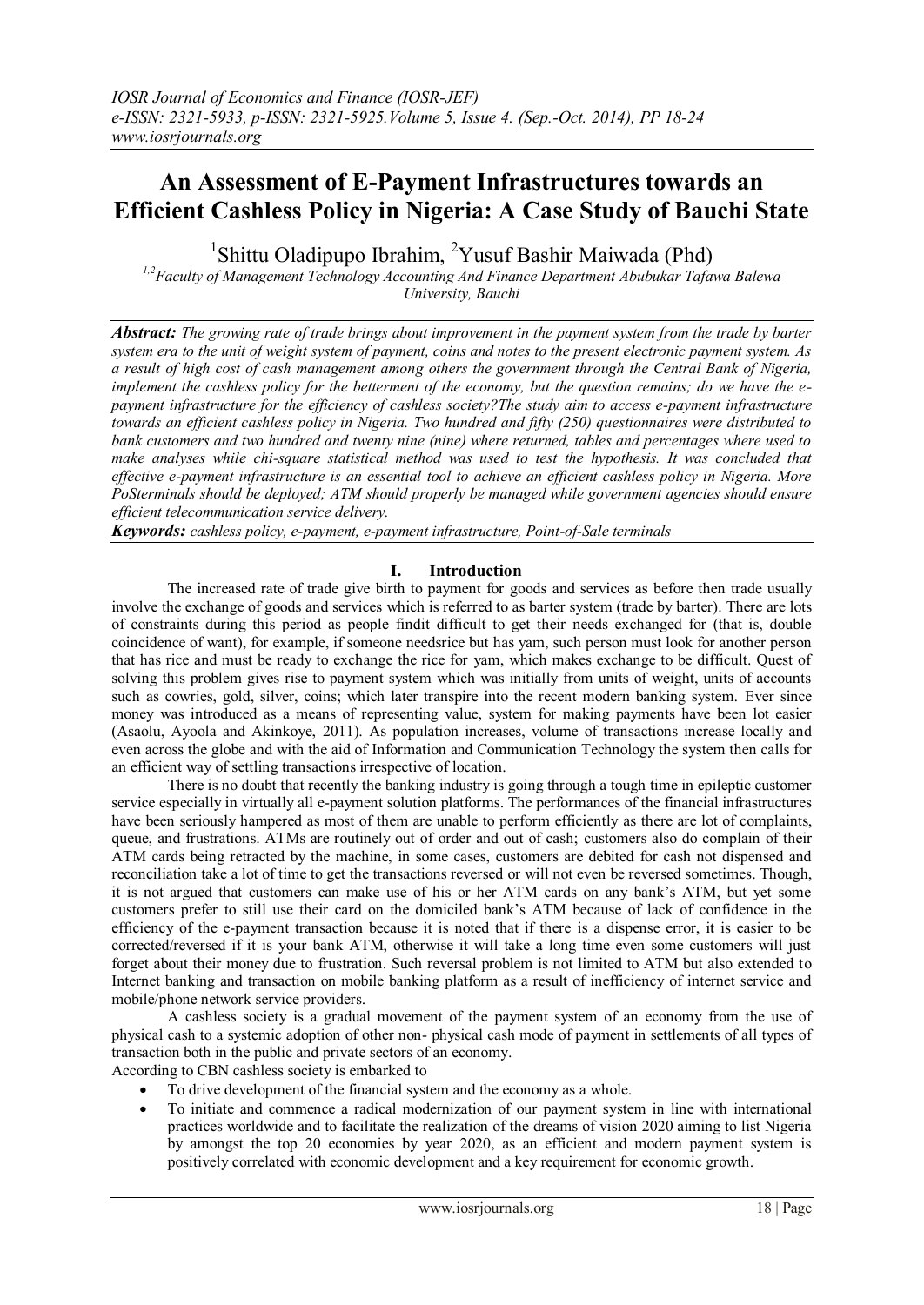- To reduce the cost of banking services, particularly as it relates to cash delivery management between the CBN and the banking community.
- To facilitate and drive financial inclusions by providing more transaction efficient options and greater and wider banking services reach to the Nigerian society.
- To improve the effectiveness of monetary policy in managing macro-economic indicators particularly inflation, while driving economic growth simultaneously.

Banks want to satisfy their customers to effect and settle any transaction through virtual banking system, in order to reduce the crowd in the banking hall and to also build excellent confidence in the customers' mind. There is a widespread recognition that this challenge can only be met by strategic building of e-banking infrastructures(Imiefoh, 2012).

There is no doubt in the positive impact of cashless policy on the economy but, do we have the infrastructures that will enhance its efficient service without disappointment. Popoola (2013)emphasised that Provision of uninterrupted power supply remains the most important missing link on our way to economic transformation as well as the need to make internet facility available and affordable in all parts of the country (that is, telecommunication service providers' problem). He further opined that if these are able to be fixed provision of financial services would be very good.

Aggressive infrastructure development is essential for the success of cashless policy in Nigeriaas poor infrastructure could be a stumbling block to the success of the policy in some states. For the cashless policy to work in Nigeria we must be able to attain a certain level of infrastructure with the adoption of the right technology, the policy may not work perfectly well where there is incessant power failure and low level and inefficient Internet connectivity.

The aim of the study is to assess electronic payment infrastructures in order to achieve efficient cashless policy in Nigeria.

# **II. Brief Review of Literature**

Payment system is defined by Tan (2004) as a system of exchanging monetary value for the receipt of goods and services. Whereas, Annon (2003) explained that an efficient payment systems rely on non-cash payments, and that an efficient and reliable payment system facilitates economic development (Annon, 2003 cited in Nwaolisa and Kasie (2012).E-payment systems therefore, is referred to the automated processes of exchanging monetary value among parties in business transactions and transmitting this value over the information and communication technology (ICT) networks Ayo and Ukpere (2010).

Payment system that is based on physical cash is characterized with high cost of printing and minting, increased cost of handling cash, stress of moving large volume of cash, risk of being attacked by armed robbers, risk of fire among others, so nations are migrating to electronic payment system.

Zulu (2006) identified the challenges of e-Payment in Africa as inadequate telecommunication infrastructure which include: connectivity failure in telephone lines; low Internet bandwidth; high Internet cost, unavailability of dedicated data service networks and close financial networks as well as frequent power interruption.

Onajite (2013), the Chief Executive Officer and Executive Secretary of the Electronic Payment Providers Association of Nigeria (EPPAN); also emphasized that a robust and scalable telecoms infrastructure will make a success of cashless policy, she further explained that there had been cases where some of the PoS machines were not working as a result of network collapse, which automatically became impossible to carry out financial transactions using the electronic cards on the PoS to pay bills, that is, some e-channels infrastructures are not working fine which will deter the success of cashless policy.

Regardless of the adopted system, the problems militating against e-Payment as listed by Sumanjeet(2009) generally revolve around:

a) Integrity: to ascertain that transmitted financial information is unchanged in transit.

b) Non-repudiation: to ascertain that all parties have non-deniable proof of receipt.

c) Confidentiality: to ascertain that transactions are protected from possible eavesdroppers.

d) Reliability: to ascertain that there is reduced possibility of failure.

e) Authentication: to ascertain that there are reliableproofs of identities of all parties involved.

f) Authorization: to ascertain that individuals are recognized and granted the desired rights and privileges. Therefore, any reliable e-Payment system should guarantee privacy, integrity, compatibility, efficiency, acceptability, convenience, mobility, anonymity and low financial risk.

An efficient e-payment infrastructure is then a necessary component of electronic banking, as it forms the essential back bone upon which financial solutions and services transmit and process payment instructions to effect transfers of monetary value among transacting parties. Electronic payment infrastructure in the context of this study is referred to as those facilities and/or platform that enhance or facilitates the workability of e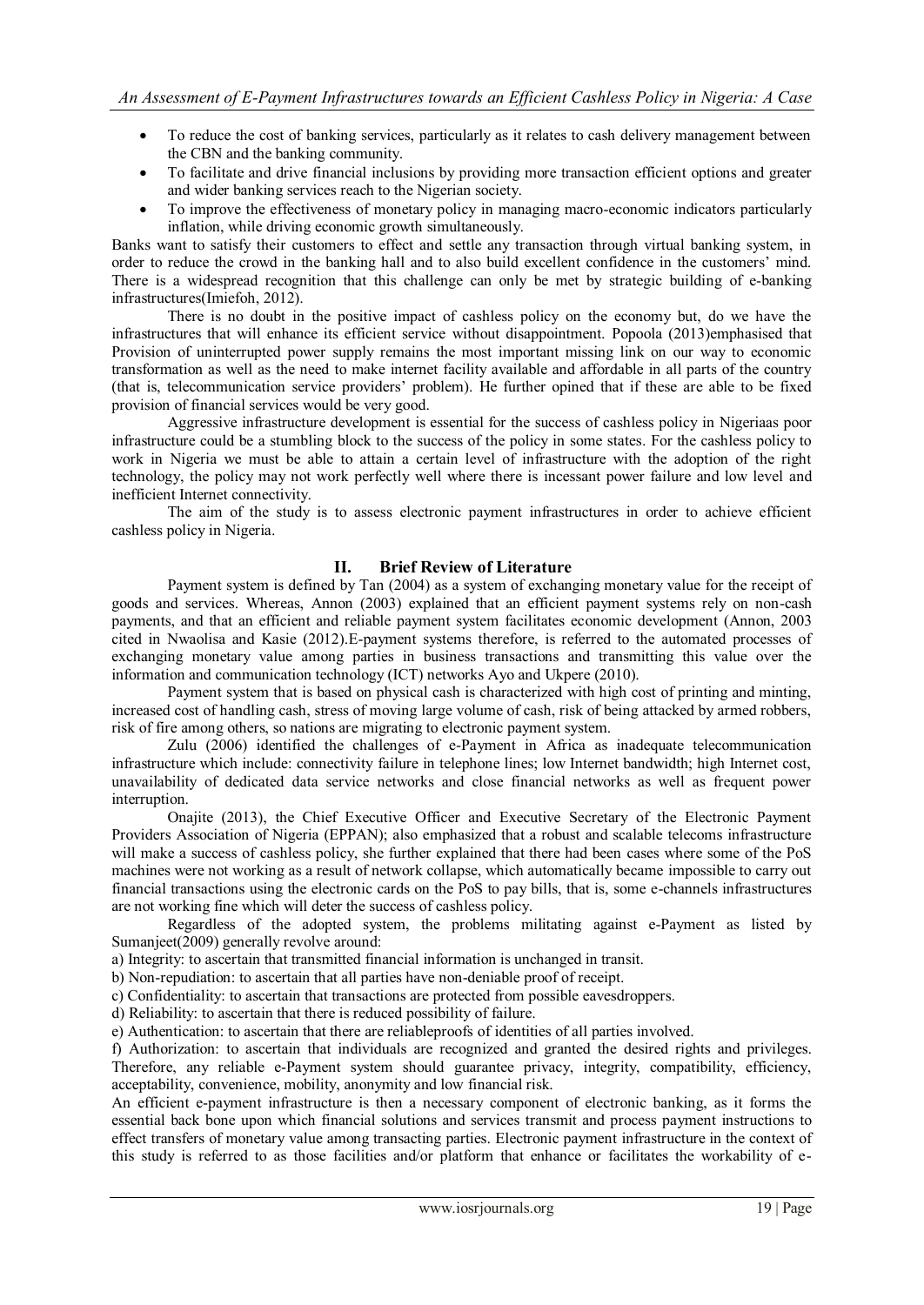payment system, that are not limited to electricity supply, internet facilities and connectivity, mobile phones and connectivity, PoS, ATM and e-cards (debit card, credit card and e-purse/e-wallet).

#### **Cashless Policy in Nigeria**

The Central Bank of Nigeria (CBN) started the implementation of the cash-less policy using Lagos, the and commercial hub of Nigeria, as a pilot scheme. financial and commercial hub of Nigeria, as a pilot scheme. The second phase of the cash-less policy started in July, 2013 with Abuja the Federal Capital Territory(FCT) and five more states.

At the inception of the roll out of the policy, Central Bank of Nigeria set limitsof deposit or withdrawal of cash to both individual and corporate entity, above which penalty will be paid, just to minimize cash handling cost among others and to encourage cashless society.

Nigerians both individual and corporate bodies willpay penalties both for withdrawal and deposit of money into deposit money banks beyond the set limits. A cumulative daily limit of a maximum of Five Hundred Thousand Naira  $(*500,000)$  for individuals; and ThreeMillion Naira  $(*3,000,000)$ , for corporate bodies respectively, were set for both deposits and withdrawals.For individuals, 3% over the limit is to be charged on withdrawals while 2% over the limit is to be charged on deposit. For corporate bodies, 5% over the limit is to be charged on withdrawal while 3% over the limit is to be charged on deposit.

Implementation of the policy was proposed, to be in phases and was started in Lagos State with the cash limits commencing 1stJanuary, 2012 and the imposition of penalties in Lagos State commencing at the end of March, 2012. The implementation of the second phasecommenced in Abia, Anambra, Kano, Ogun, Rivers states and Abuja on July  $1<sup>st</sup>$ , 2013.

The main focus of the cashless Nigeria project is to reduce (not eliminate) the use of cash to the barest minimum in the entirepayment and settlement systems critical to the intermediate on function of the financial system to facilitate efficient economic growth and development, replacing same with other non-cashpayment and settlement methods for both local and international commercial activities, electronics mode of payment through computer networks and internet system with local and shared interbank service networks through coordinated linkages, that helps to reduce investment in infrastructural facilities and human capital investment needs, were to be the anticipated structural and foundation benefits (Alawiye-Adams, 2013).

Sanusi, who was represented by EmeEleonu, director shared services, CBN, explained at the campaign on cashless policy with the market men and women as well as the entrepreneurs under the Abeokuta Chamber of Commerce, Industry, Mines and Agriculture (ABEOCCIMA),that apart from changing Nigerians' old financial habits to banking and electronic transactions, the electronically-based cashless policy would also employ millions of Nigerians when fully operational, adding that Nigeria could leverage on the policy to gain value for naira and improve on her economy.He revealed that the cashless policy absorbed about 59,596 mobile money agents in December, 2013, just as he added that 256,467 transactions, running to N3.6 billion was recorded through PoS; N202.4 billion recorded from 288,380 transactions on Nigeria electronic fund transfer, while Nigeria inter-bank transfer operations recorded N298.6 billion from 456,488 transactions, all within December, 2013.

From the Central Bank's point of view, the following benefits are expected to be derived by various stakeholders from an increased utilization of e-payment systems:- For consumers

 Increased convenience, more service options, reduced risk of cash related crimes, cheaper access to (out of branch) banking services and access to credit.

For corporations

Faster access to capital, reduced revenue leakage and reduced cash handling costs.

For governments

 Increased tax collections, greater financial inclusion, increased economic development even when governments are exempted from the cashless policy implementation, it is still desirous of its increased revenue potentials.

They (CBN) and other financial analyst also emphasise on other motives of the policy as follows:

To stem high cost of cash handling

 There is a high cost of producing and managing cash along the value chain from the CBN and the banks, to corporations, traders which they claim needs to be reduced; everyone within the chain bears the high costs associated with volume cash handling.

To reduce high cost of cash handling

 Cash carrying encourages robberies, thefts and other cash related crimes. It can also lead to colossal losses in the case of fire, and flooding incidents in cash storage and management centers within the chain.

High subsidy in cash management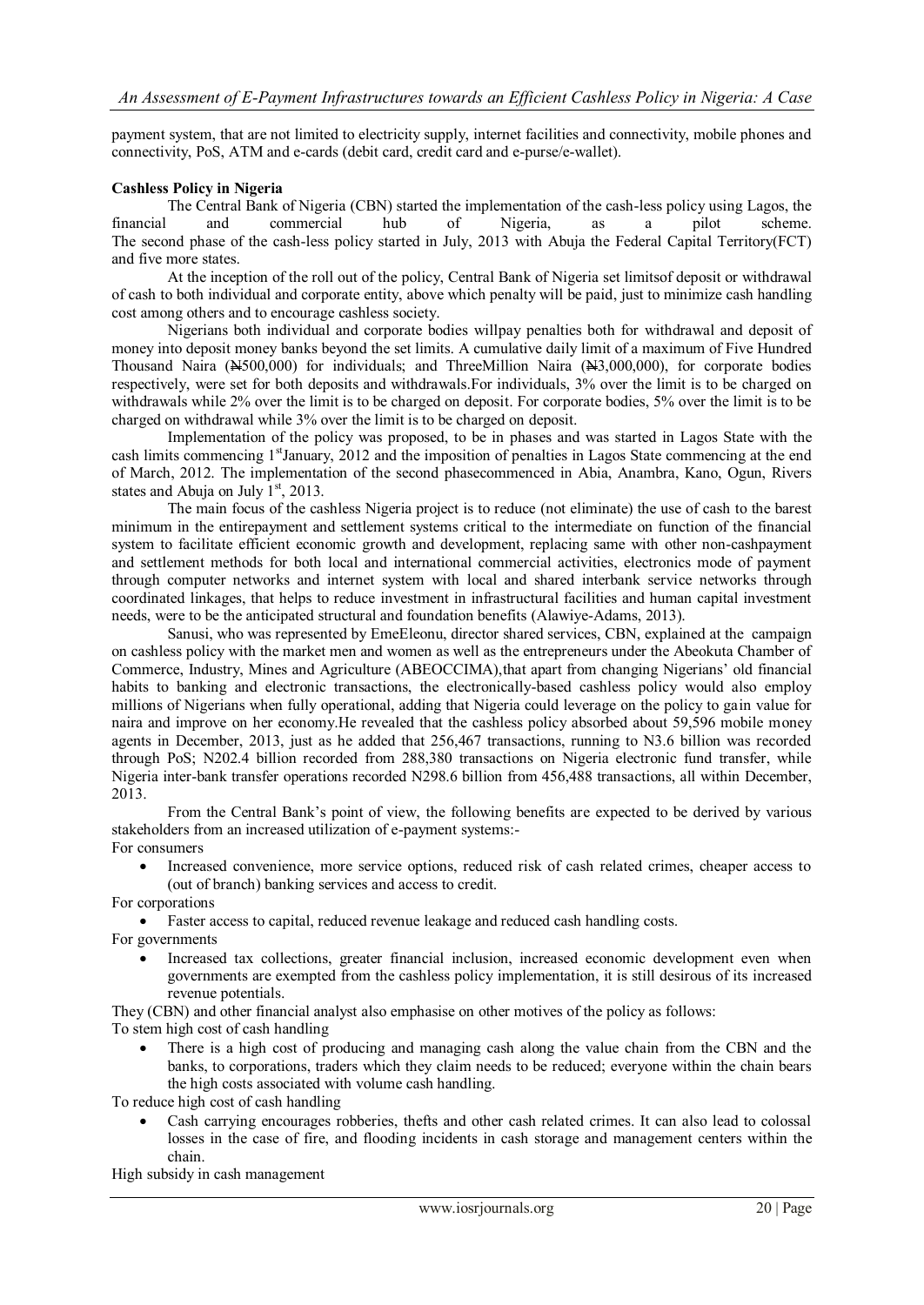Central Bank analysis showed that only 10 percent of daily banking transactions are above N150,000 – but the 10% account for majority of the high value transactions. This suggests that the entire 90% volume of lower value banking transactions by the majority subsidizes the costs that the tiny minority 10% incurs in terms of high costs of cash usage. In other words, it is the poor majority in the economy, that moves the 90% volume of cash in their little transactions in cash movements that bear the burden of subsidizing the high cost of cash management moving the higher value cash transaction and movements by the minority 10% of the business and commercial population in transactions in and out of Nigeria.

Need to spread further the larger proportion of funds remaining outside the formal banking system; needs to be captured and recycled back into the formal banking system

 Successive research on the proportion of money in and out of the formal economy, have over time emphasized that only a meager 35% of the financial resources circulating in Nigeria are resident within the formal banking system, the remaining 65% of resources are kept and circulated within the informal system, making it continually difficult for the financial system to account accurately for the amount of financial resources within the Nigerian economic system, for the purposes of, monetary policy regulatory controls and for economic development purposes. This funds outside the formal system, limits the effectiveness of monetary policy in managing inflation and encouraging economic growth.

#### **Curbing inefficiency & corrupt practices**

- High cash usage enables corruption to thrive, through multiple systemic leakages, money laundering among other related fraudulent practices.
- Electronic Payment Infrastructures and Cashless Policy in Nigeria

Electronic Payments System has greatly improved financial services, increased banks profitability and enhanced better customer service and has helped to reduce the banking fraud (Adena&Otaigbe, 2004). The cashless policy was primarily aimed at enthroning electronic payment and the success of a country's payments system is evinced by perceptions of its security, robustness and assessable payment infrastructure (Sanusi, 2013). As described above, electronic payment infrastructures are those facilities deployeddeployed to enhance or facilitates the workability of e-payment system, they are not limited to electricity supply, internet facilities and connectivity, mobile phones and connectivity, PoS, ATM and e-cards (debit card, credit card and e-purse/ewallet).

# **Electricity Supply**

Electricity as a source of energy has been insufficient in Nigeria which makes lot of Nigerians to be on black out most days. It affects the day-to-day activities of citizens as well as electronic payment system. Most banks and other financial institutions survive on generators to be able to deliver their service to diligently which increases cost reduces profitability. Most telecommunication gadget use for e-payment transactions rely on electricity for charging and which its insufficient leads to e-payment inefficient.

Internet and Mobile Banking facilities and connectivity

Internet and mobile banking success lies on telecommunications service providers, there are good numbers of them in Nigeria, but the question remains; are they efficient? Customers complain almost every day on the inefficiency of mobile and internet service providers in terms of network fluctuations or no network coverage which hinders e-payment system efficiency.

#### **Automated Teller Machine (ATM)**

This is a computerized telecommunications device that provides customers an access to his or her account within the bank which the account is domiciled or other banks. Automated Teller Machine accepts a wide range of command to perform banking services. ATM can be on-site or off-site. On-site ATM are those ATM's that that located within the bank premises while off-site ATM are those that are situated outside the premises of the bank to enhance easy accessibility by customers. Recently customers can use the ATM of any banks without any charges unlike before that they charge off-us fees. ATM is the most widely use e-payment instrument in Nigeria. It is responsible for about 89% (in volume) of all e-Payment instruments since 2006 to 2008 (Ayo &Ukpere, 2010).

#### **Point of Sale (PoS) terminal**

A Point of Sale terminal (PoS) is an electronic device used to process card payments at retail locations. It reads card information and it process payment on that card for the transaction effected immediately. This is an important infrastructure for an effective e-payment system and will enhance efficient cashless policy. Electronic Cards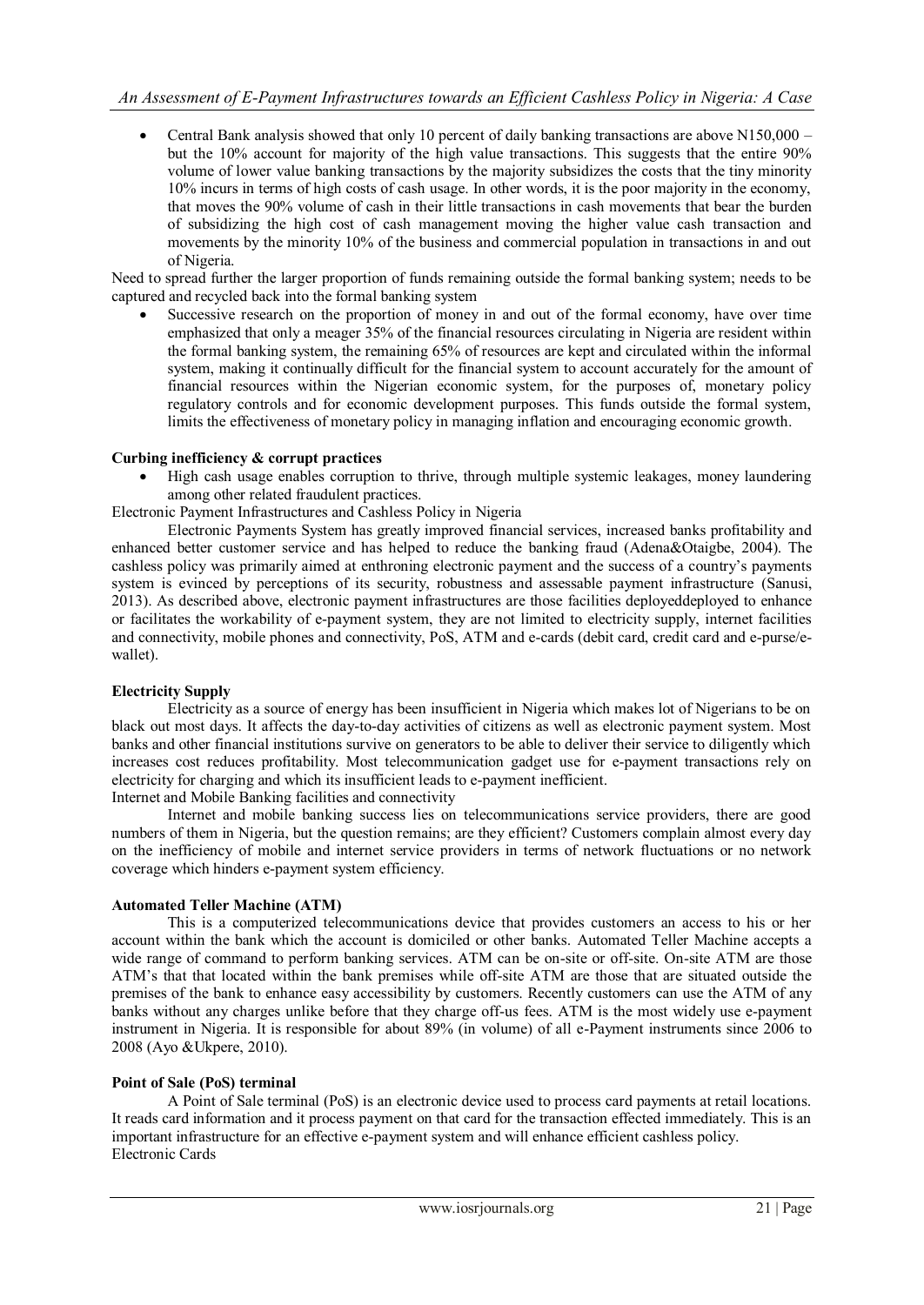These are cards that have all the customers' information which are used for transaction any time they are needed. It could be credit card or debit card. Credit cards are plastic cards encoded with electromagnetic identification; it is incorporated with circuit on which value is loaded.it can be used by customers to perform transactions on ATMs by the issuing banks at strategic locations as well as point of sale terminalswith designated signs of the producer of such card. It is preloaded with money. It is like a credit giving to customers by his bank.Debit card on the other hand is an electronic card with very advanced feature including the use of microchip, whereby transaction is validated against the chip rather than a magnetic stripe. It enables the holder to make withdrawals and purchases charged directly to funds in his/her account and your money is immediately deducted from your account when used.

# **III. Methodology**

The descriptive survey is adopted in carrying out this research and its success was based on the administration of questionnaire. The population covers banks in Bauchi city numbering 20. A total of two hundred and fifty (250) questionnaires were distributed to the sampled banks' customers selected at random. Respondents' responses were analysed using frequency distribution and percentages while chi-square was used to test the hypothesis.

### **IV. Data Presentation, Analysis And Hypothesis Testing**

Two sets of questionnaires were administered, one to the marketing/customer care unit staff of the five selected banks and the other one to the customers of the same five selected banks.

| Table 1: Analysis of Questionnaires Administered to Banks' Customers |                 |               |              |  |  |  |
|----------------------------------------------------------------------|-----------------|---------------|--------------|--|--|--|
|                                                                      | O. Administered | Returned      | Not Returned |  |  |  |
| Banks in Bauchi                                                      | $250(100\%)$    | $229(91.6\%)$ | $21(8.4\%)$  |  |  |  |
| Total                                                                | 250             | 229           |              |  |  |  |
| --                                                                   | - - - -         |               |              |  |  |  |

Source: Surveyed Data, January, 2014.

Table 1 displayed the numbers of questionnaires that were distributed and administered to all the banks customers in which out of the distributed questionnaires 229 representing 91.6% were returned while 21 representing 8.4% were not returned.

| <b>Ouestions</b>                                    | SА  |     |     |     |     | TOTAL |
|-----------------------------------------------------|-----|-----|-----|-----|-----|-------|
| Electricity supply do affect e-payment transactions | 162 | 045 | 007 | 011 | 004 | 229   |
| PoS terminals are abundantly available in bauchi    | 001 | 001 | 004 | 032 | 191 | 229   |
| ATM transactions are efficient and reliable         | 001 | 003 | 041 | 041 | 143 | 229   |
| I do have failed transactions on mobile banking     | 111 | 069 | 046 | 001 | 002 | 229   |
| Internet banking is always accessible and reliable  | 011 | 008 | 009 | 024 | 177 | 229   |
| <b>TOTAL</b>                                        | 286 | 126 | 107 | 109 |     | 1145  |

Table 2: Electronic payment infrastructures towards an efficient cashless policy in Nigeria

The above table shows that 162 (70.3%) of the customers strongly agree that electricity supply do affect e-payment transactions,  $45(19.65%)$  agree,  $7(3%)$  are undecided  $11(5%)$  disagree while the remaining 4(2%) respondents strongly disagree, which means electricity supply plays a significant role in delivering epayment vis a vis cashless policy.

1(0.4%) of the customers strongly agree that PoS (Point of Sale) terminals are abundantly available in Bauchi, 1(0.4%) agree, 4(1.7%) are undecided 32(14%) disagree while the remaining 191(83%) respondents strongly disagree, which means PoS terminals are not abundantly available in Bauchi which will hinder efficient cashless policy in the state.

1(0.34%) of the customers strongly agree that ATM transactions are efficient and reliable, 3(1.3%) agree, 41(17.9%) are undecided, 41(17.9%) disagree while the remaining 143(62.4%) respondents strongly disagree, which means ATM transactions are not so reliable and efficient.

111(48.5%) of the customers strongly agree that they do have failed transactions on mobile banking transactions,  $69(30.1\%)$  agree,  $46(20.1\%)$  are undecided,  $1(0.4\%)$  disagree while the remaining  $2(0.8\%)$ respondents strongly disagree, which means majority do have failed transactions on mobile banking transactions which is a s a result of inefficient mobile network service provider.

11(5%) of the customers strongly agree that internet banking is always accessible and reliable, 8(3.5%) agree, 9(3.9%) are undecided 24(10.5%) disagree while the remaining 177(77.3%) respondents strongly disagree, which means internet banking is not always reliable and accessible.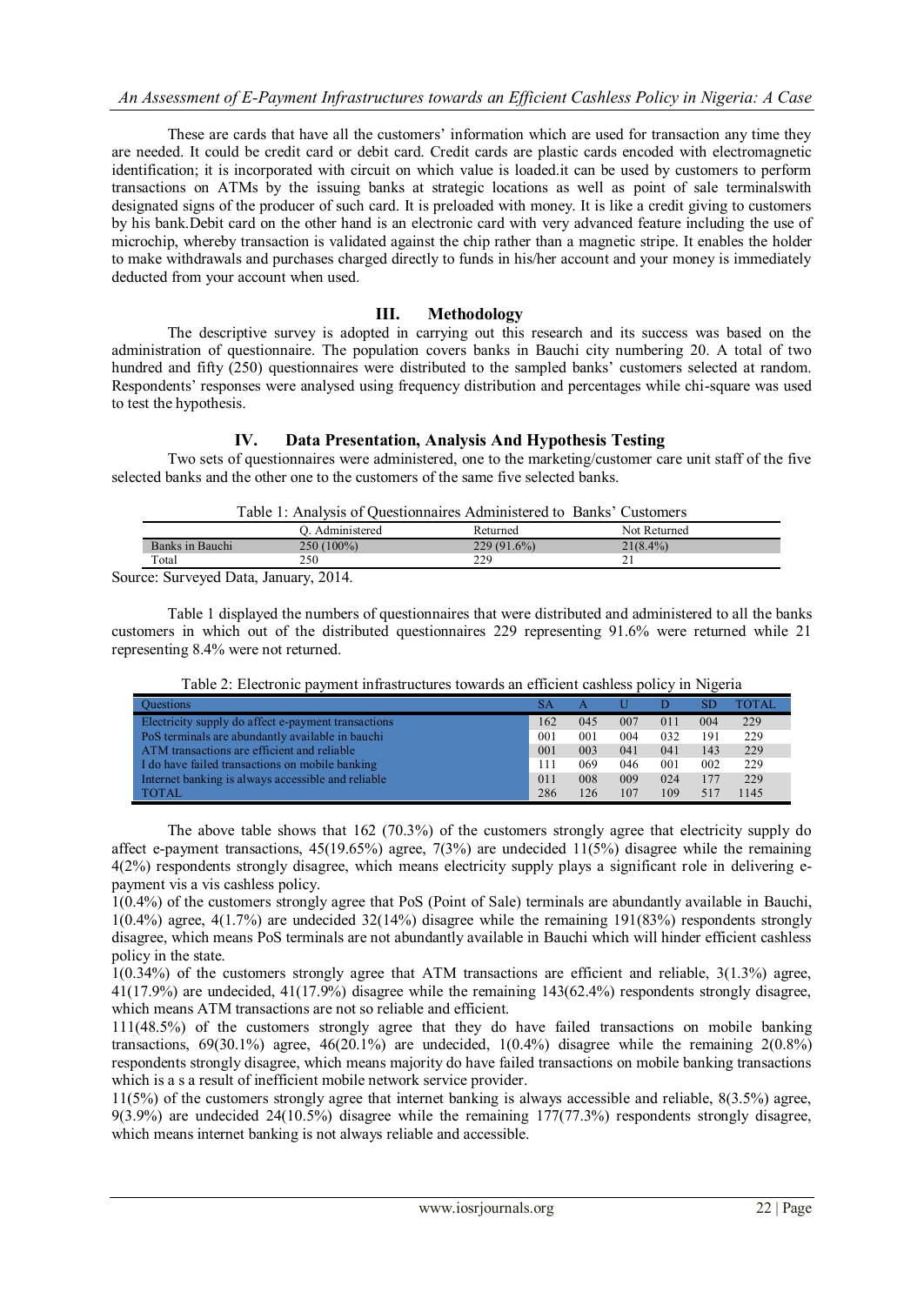## **Hypothesis I**

## **V. Testing of Hypothesis**

Ho: Effective e-payment infrastructure is an essential tool for an efficient cashless policy.

| $\mathbf{o}$ | E     | $o-e$    | $(o-e)^2$ | $(o-e)^2/e$ |
|--------------|-------|----------|-----------|-------------|
| 162          | 57.2  | 104.8    | 10983.04  | 192.0       |
| 045          | 25.2  | 19.8     | 392.04    | 15.56       |
| 007          | 21.4  | $-14.4$  | 207.36    | 9.69        |
| 011          | 21.8  | $-10.8$  | 116.64    | 5.35        |
| 004          | 103.4 | $-99.4$  | 9880.36   | 95.55       |
| 001          | 57.2  | $-56.2$  | 3158.44   | 55.22       |
| 001          | 25.2  | $-24.2$  | 585.64    | 23.24       |
| 004          | 21.4  | $-17.4$  | 302.76    | 14.15       |
| 032          | 21.8  | 10.2     | 104.04    | 4.77        |
| 191          | 103.4 | 87.6     | 7673.76   | 74.21       |
| 001          | 57.2  | $-56.2$  | 3158.44   | 55.22       |
| 003          | 25.2  | $-22.2$  | 492.84    | 19.56       |
| 041          | 21.4  | 19.6     | 384.16    | 17.95       |
| 041          | 21.8  | 19.2     | 368.64    | 16.91       |
| 143          | 103.4 | 39.6     | 1568.16   | 15.17       |
| 111          | 57.2  | 53.8     | 2894.44   | 50.6        |
| 069          | 25.2  | 43.8     | 1918.44   | 76.13       |
| 046          | 21.4  | 24.6     | 605.16    | 28.28       |
| 001          | 21.8  | $-20.8$  | 432.64    | 19.85       |
| 002          | 103.4 | $-101.4$ | 10281.96  | 99.44       |
| 011          | 57.2  | $-46.2$  | 2134.44   | 37.32       |
| 008          | 25.2  | $-17.2$  | 295.84    | 11.74       |
| 009          | 21.4  | $-12.4$  | 153.76    | 7.19        |
| 024          | 21.8  | 2.2      | 4.84      | 0.22        |
| 177          | 103.4 | 73.6     | 5416.96   | 52.39       |
| Total        |       |          |           | 997.72      |

Degree of freedom  $(v) = (r-1)(c-1)$ 

$$
= (5-1)(5-1)
$$

 $=4x4 = 16$ 

Using the chi-square distribution table by checking the level of significance of  $5\%$  (0.05) against the degree of freedom (16)

 $X_t^2 = 26.27;$ 

 $X_c^2$  = 997.72

Decision Rule:

Reject  $H_0$ : if  $X^2 e > X^2 t$ ; Accept  $H_1$ : if  $X^2 e^{-X^2}$ 

Therefore accept H<sub>1</sub>, that is, Effective e-payment infrastructure is an essential tool for an efficient cashless policy.

# **VI. Summary of findings**

Based on the research analysis, hypothesis testing and interpretation of result, it was observed that effective e-payment infrastructure is an essential tool to achieve an efficient cashless policy in Nigeria. effective and efficient e-payment infrastructures which includes ATM, PoS terminals, Mobile banking / phone connectivity and internet banking connectivity; are very essential to achieve a cashless society, but it was noted that these infrastructures are either not abundantly available or not efficient. This study shows that these needed infrastructures are not reliable as it do fail customers even when they are needed most. Mobile banking that is aimed at covering the unbanked population too usually face network problem as a result of the inefficiency of the mobile network service providers. The same thing goes to the internet service providers; most customers have almost four networks' modems if not universal with several network sims, but yet the story of network problem is the same. Summarisingly, the e-payment infrastructure is so essential for an efficient cashless policy but they are neither sufficient nor efficient.

# **VII. Recommendations**

The following recommendations were suggested which if properly implemented will further enhance an efficient cashless policy in Nigeria:

- 1. More PoS should be deployed to Bauchi state and other states that it is not suffiently available as well as ATM to reduce long queue at ATM locations.
- 2. States governments should tap the benefit of Public Private Partnership in generating electricity that will be sufficient for their residents.